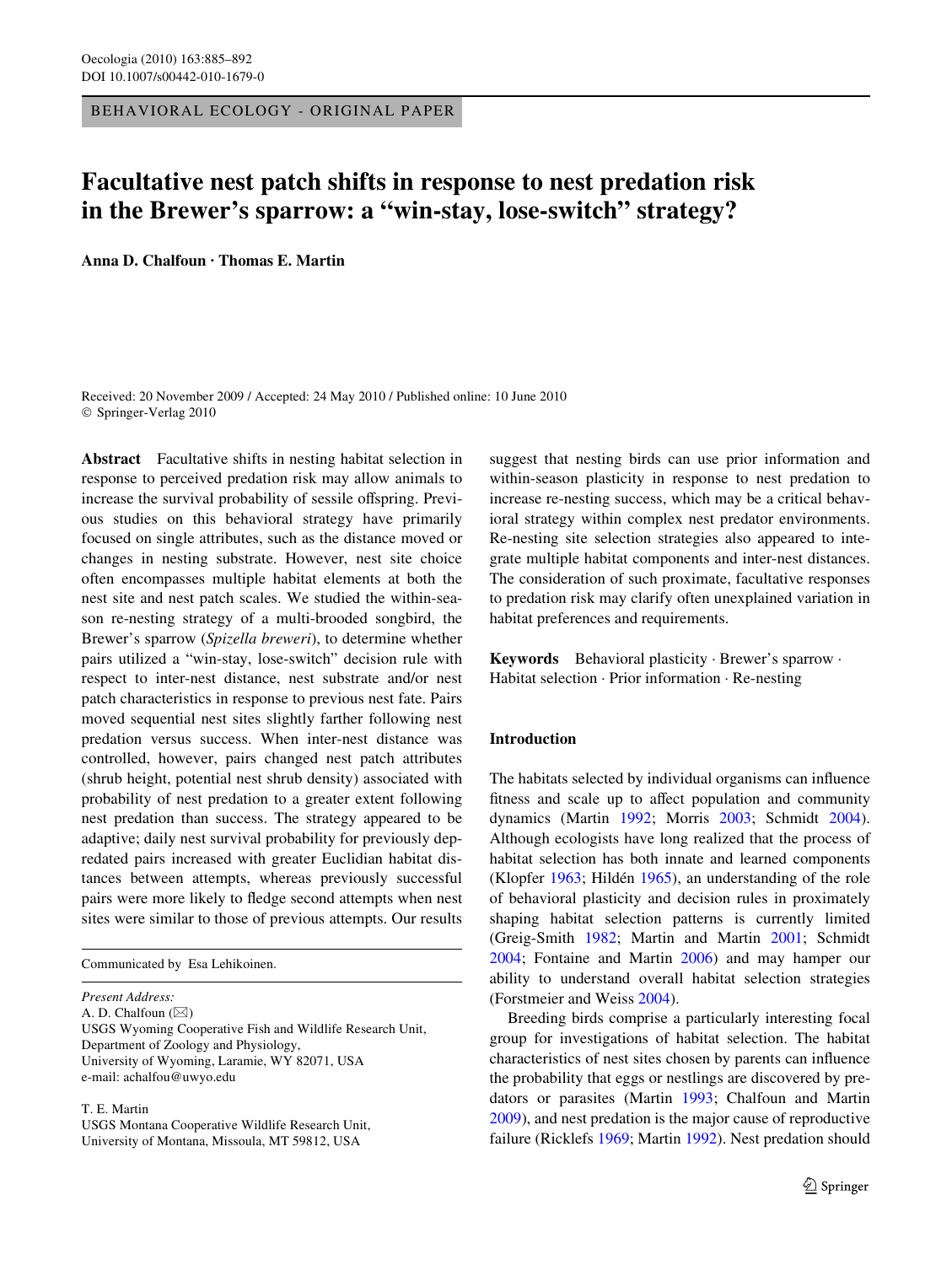therefore exert strong selection on the choice of safer nesting habitats (Martin [1992,](#page-7-0) [1998;](#page-7-7) Clark and Shutler [1999](#page-6-5); Arlt and Pärt [2007](#page-6-6)). Yet, nest site selection studies sometimes reveal a discordance between apparent nest site preferences and nest success (Holway [1991](#page-6-7); Filliater et al. [1994](#page-6-8); Howlett and Stutchbury [1997;](#page-6-9) Hoover and Brittingham [1998;](#page-6-10) Wilson and Cooper [1998](#page-7-8); Luck [2002;](#page-7-9) Arlt and Pärt [2007\)](#page-6-6). In some cases, birds may choose an inappropriate habitat (e.g., ecological traps—Robertson and Hutto [2006](#page-7-10)). In other cases, habitat choices may be adaptive, but simply difficult to recognize because of variability in predation relationships. Predation is impossible to completely escape in most systems, yet it varies in its predictability. Adaptive habitat selection strategies may therefore necessitate proximate shifts in habitat choices in response to prior experience with nest predation (Marzluff [1988;](#page-7-11) Jackson et al. [1989](#page-6-11) and references therein; Martin and Martin [2001](#page-7-4); Eggers et al. [2006](#page-6-12); Fontaine and Martin [2006;](#page-6-2) Peluc et al. [2008](#page-7-12)), which is essentially a proximate form of the Red Queen hypothesis (i.e., Van Valen [1973](#page-7-13)). In particular, individuals may alter the location and/or characteristics of subsequent breeding sites following nest predation; this is especially the case for species with diverse predator assemblages that are difficult to assess (Pöysä et al.  $2001$ ; Forstmeier and Weiss [2004](#page-6-3)). In contrast, individuals should retain breeding site characteristics associated with previous success. Such a strategy ("win-stay, lose-switch"; Nowak and Sigmund [1993;](#page-7-15) Switzer [1993;](#page-7-16) Schmidt [2001](#page-7-17)) may be adaptive, but it is poorly studied with respect to nest site selection. Moreover, such shifting choices could make a clear delineation of habitat preferences difficult and obscure the adaptiveness of choices.

A "win-stay, lose-switch" strategy for mitigating predation risk could manifest in several different ways. First, parents could simply move some distance away following previous failure without necessarily changing habitat characteristics. In numerous studies, several bird species have been found to move their nest sites greater distances between years following nest predation or high perceived risk (Pinkowski [1977](#page-7-18); Greenwood and Harvey [1982](#page-6-13); Greig-Smith [1982;](#page-6-1) Dow and Fredga [1983](#page-6-14); Sonerud [1985](#page-7-19); Hakkarainen et al. [2001;](#page-6-15) Schroeder and Robb [2003;](#page-7-20) but see Morton [1997](#page-7-21) and Pitman et al. [2006\)](#page-7-22). Less well-known, however, is the extent to which individuals move nest sites within seasons (Howlett and Stutchbury [1997](#page-6-9); Lima [2009](#page-7-23)), and distances may be more constrained within seasons, especially in territorial species. Alternatively, birds could change the habitat characteristics of subsequent nest sites without significant shifts in location. Plastic shifts in nest site attributes within the same territory have been documented in response to corvid nest predation pressure (Marzluff [1988;](#page-7-11) Eggers et al. [2006](#page-6-12); Peluc et al. [2008](#page-7-12)). A final alternative is that parents could simultaneously shift both the location and habitat attributes of subsequent nest sites. The latter alternative, however, requires that both variables are simultaneously tested within the same system in order to verify that habitat changes occur independently of location shifts (e.g., Howlett and Stutchbury [1997\)](#page-6-9).

Examinations of nest site shifts have typically focused on one main habitat metric at the immediate nest site, such as nest substrate (Greig-Smith [1982\)](#page-6-1), artificial nest substrates, such as nest boxes (Pinkowski [1977](#page-7-18); Dow and Fredga [1983;](#page-6-14) Hakkarainen et al. [2001\)](#page-6-15), nest cover (Marzluff [1988](#page-7-11)), nest height (Peluc et al. [2008](#page-7-12)), or habitat characteristics within 1 m of the nest (e.g., Howlett and Stutchbury [1997](#page-6-9)) (but see Eggers et al. [2006\)](#page-6-12). Habitat characteristics influencing the probability of nest predation, however, may often operate at spatial scales beyond the nest substrate (Martin [1992,](#page-7-0) [1993,](#page-7-5) [1998](#page-7-7); Tarvin and Garvin  $2002$ : Chalfoun and Martin  $2007$ ). Such effects may require that individuals integrate habitat characteristics at both the nest site and nest patch scales within their habitat selection strategy. The ability of parents to incorporate multiple features in their habitat selection tactics at spatial scales larger than the immediate nest substrate in response to predation, however, remains largely unstudied.

We examined the nest site selection strategy of a songbird breeding within a spatially and temporally variable nest predation environment in order to assess behavioral plasticity in response to nest predation. Specifically, we asked whether pairs moved and/or changed habitat characteristics of the nest site and surrounding nest patch to a greater extent following nest predation compared to success ("win-stay, lose-switch" hypothesis). We tested this hypothesis against the alternative hypothesis ("stay-stay" hypothesis) that individuals tend to remain relatively fixed in their nest site selection strategies regardless of the previous fate of that nest. We focused on changes in habitat features previously identified as being influential in nest predation risk in this system (Chalfoun and Martin [2007,](#page-6-16)  $2009$ ). Finally, we evaluated the adaptive significance of the "win-stay, lose-switch" strategy for improving the probability of re-nest survival.

## **Materials and methods**

Our focal species was the Brewer's sparrow (*Spizella breweri*), a multi-brooded, open-cup shrub-nesting passerine inhabiting North American sagebrush steppe habitats. Sagebrush habitats are typically host to a diversity of potential nest predator species, including mammals, birds, and reptiles (Vander Haegen et al. [2002](#page-7-25); Chalfoun and Martin [2007](#page-6-16)) that utilize diverse foraging strategies (visual, olfactory, heat-sensing). Simultaneously, nest predation rates within this system are extremely variable both across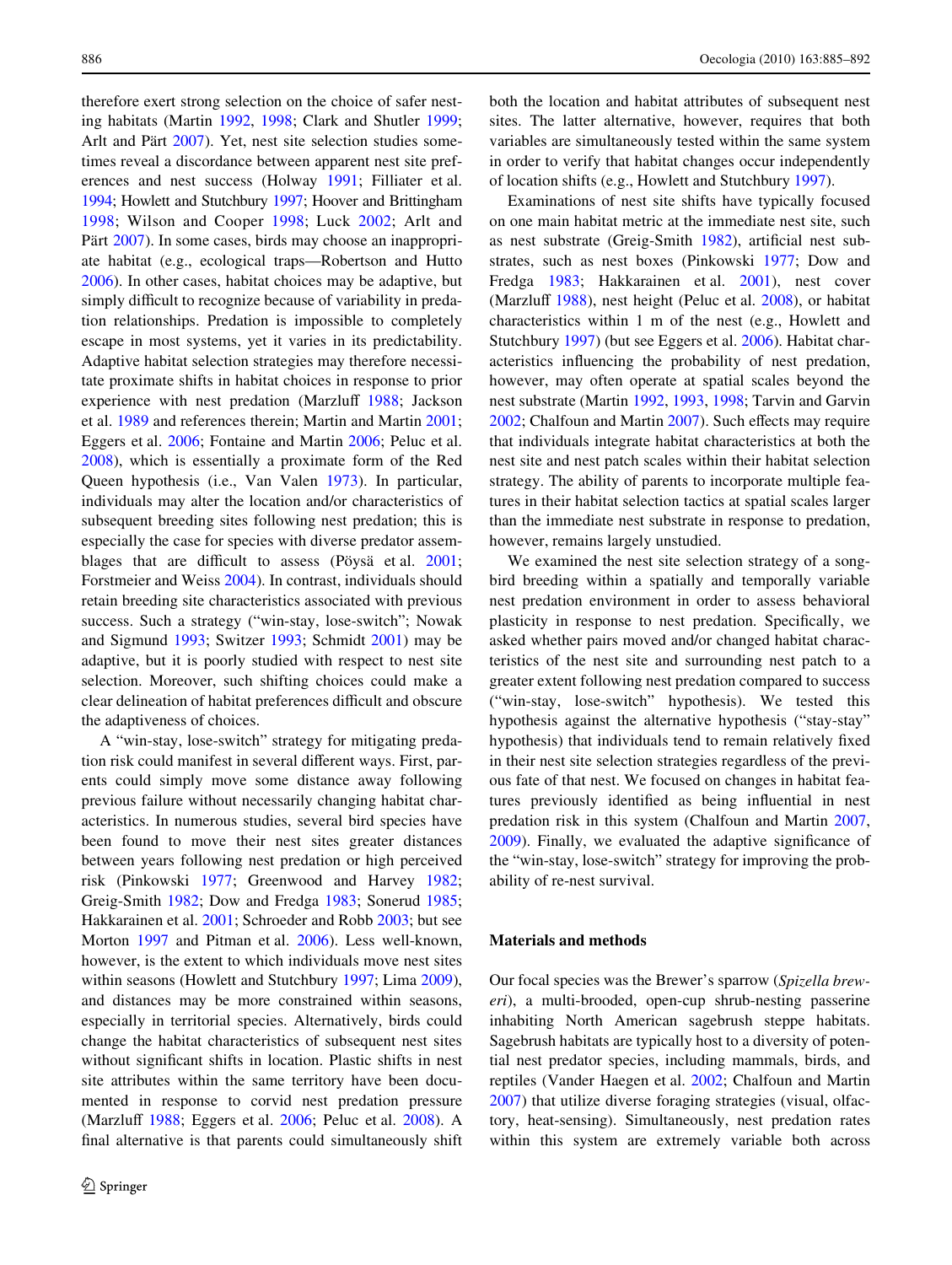locations and years (Rotenberry and Wiens [1989;](#page-7-26) Mahony et al. [2006;](#page-7-27) Chalfoun and Martin [2007\)](#page-6-16). We hypothesized that such diversity and unpredictability in nest predation risk should favor the evolution of behavioral plasticity in nest site selection.

Our study took place during May–August, 2002–2005 at eight 25- to 30-ha sites separated by  $>1$  km in Carbon County, south–central Montana, USA. Habitat structure (shrub cover, height, density) varied both within and among study sites (Chalfoun and Martin [2007\)](#page-6-16). Sites were dominated by big sagebrush (*Artemisia tridentata*), with scattered greasewood (*Sarcobatus vermiculatus*) and rabbitbrush (*Chrysothamnus* spp.). Confirmed nest predators (via video evidence or fecal material in depredated nests) included the bullsnake (*Pituophis melanoleucus*), prairie rattlesnake (*Crotalis viridis*), least chipmunk (*Tamius minimus*), *Peromyscus* spp. mice, and loggerhead shrike (*Lanius ludovicianus*). Other potential nest predators observed included the black-billed magpie (*Pica hudsonia*), pinyon jay (*Gymnorhinus cyanocephalus*), common grackle (*Quiscalus quiscula*), brown-headed cowbird (*Molothrus ater*), voles (*Microtus* spp.), red fox (*Vulpes vulpes*), coyote (*Canis latrans*), and raccoon (*Procyon lotor*).

Nests were located via behavioral observations of parents and systematic nest searches of known territories, which are relatively small (0.5–1.0 ha; Wiens et al. [1986](#page-7-28); Chalfoun and Martin [2007\)](#page-6-16). A sub-set of Brewer's sparrow pairs  $(n = 5-10)$  at each site during each year were targetnetted with mist-nets at their first nests of the season, fitted with unique combinations of colored leg bands, and monitored throughout all subsequent nest attempts. Females were flushed off nests during incubation or captured when attempting to return to the nest. Males were captured via song playbacks, flushing off during incubation, or when attempting to return. Brewer's sparrows are socially monogamous during individual nest attempts but occasionally divorce between nest attempts (A. Chalfoun, unpublished data). Moreover, some pairs abandoned their territories and our sites following early nest failure, so we only incorporated data for known females that we were able to monitor during at least two sequential nest attempts. Nests were monitored every 2–3 days and considered successful if they fledged at least one young, or depredated if contents disappeared earlier than 2 days prior to average fledge dates (Martin and Geupel [1993](#page-7-29); Weidinger [2008](#page-7-30)). Observations at and near the nest (e.g., fecal material on nest rims, parents feeding fledglings nearby) were made following suspected fledging to rule out predation late in the nestling period (Manolis et al. [2000](#page-7-31)).

We focused on habitat attributes that we had previously identified as being significantly related (either positively or negatively) to the probability of nest predation. In particular, observational and experimental analyses demonstrated that nest predation at our sites was negatively related to the density of potential nest shrubs in nest patches (Chalfoun and Martin [2007,](#page-6-16) [2009\)](#page-6-4). Moreover, nest predation was positively related to nest patch height (Independent samples  $t = 3.84$ ,  $P < 0.001$ ,  $n = 326$  nests). We therefore focused on these two habitat variables in our analyses of plasticity. Shrub height and potential nest shrub density were measured after nest completion within a 5-m radius  $(78.5 \text{ m}^2)$ around each nest during June 20–July 31 of each year (Chalfoun and Martin [2007](#page-6-16), [2009](#page-6-4)). Nest concealment surrounding the immediate nest site was also initially included for comparison because it is a commonly measured attribute in the avian nest literature (see review in Martin [1992](#page-7-0)), although it showed no significant relationship with nest predation risk in our system (*t* = 1.21, *P* = 0.23, *n* = 326). Nest concealment was assessed by averaging ocular estimates from the four cardinal directions at nest height and overhead from a distance of 1 m from the nest shrub (Martin et al. [1997](#page-7-32)). Inter-nest dispersal distances were calculated using a measuring tape (if distances were  $\leq$ 20 m) or via GPS UTM coordinates.

Re-nesting attempts were classified as either post-predation or post-success. We calculated the percentage change in each habitat attribute for each pair of nests (initial and re-nest of known females) using the following equation:  $|$ (re-nest – previous attempt)/previous $| \times 100$ . In addition, we calculated the composite change in nest patch habitat between attempts using Euclidian distances in ecological space (e.g., Landmann and Winding [1993\)](#page-7-33), with nest patch height and potential nest shrub density as the two axes. Specifically, distances were calculated by the expression  $E = [(X_2 - X_1)^2 + (Y_2 - Y_1)^2]^{1/2}$ , where  $X_2$  and  $Y_2$  represent the value of shrub patch height and potential nest shrub density, respectively, for the sequential re-nest of a pair, and  $X_1$  and  $Y_1$  are values for first attempts. Inter-nest dispersal distances were compared between previously successful versus depredated attempts using a one-tailed *t* test. The percentage change in nest site attributes between nest attempts for pairs that failed versus fledged during their previous attempts was assessed using analyses of covariance (ANCOVAs) with nest type (previously failed versus fledged) as a fixed factor, year and site as random factors, and inter-nest distance and Julian date of nest initiation (date first egg laid) as covariates.

In order to assess whether nest site shifts were adaptive, we used the logistic exposure method (Shaffer  $2004$ ) to evaluate daily nest survival probability in relation to the extent that pairs changed nest site attributes following previous failure versus success, using Euclidian distances in ecological space as a continuous explanatory variable. We used Akaike's information criterion adjusted for small sample size (AIC*c*; Burnham and Anderson [2002](#page-6-17)) to rank four candidate logistic exposure models: (1) a constant survival model,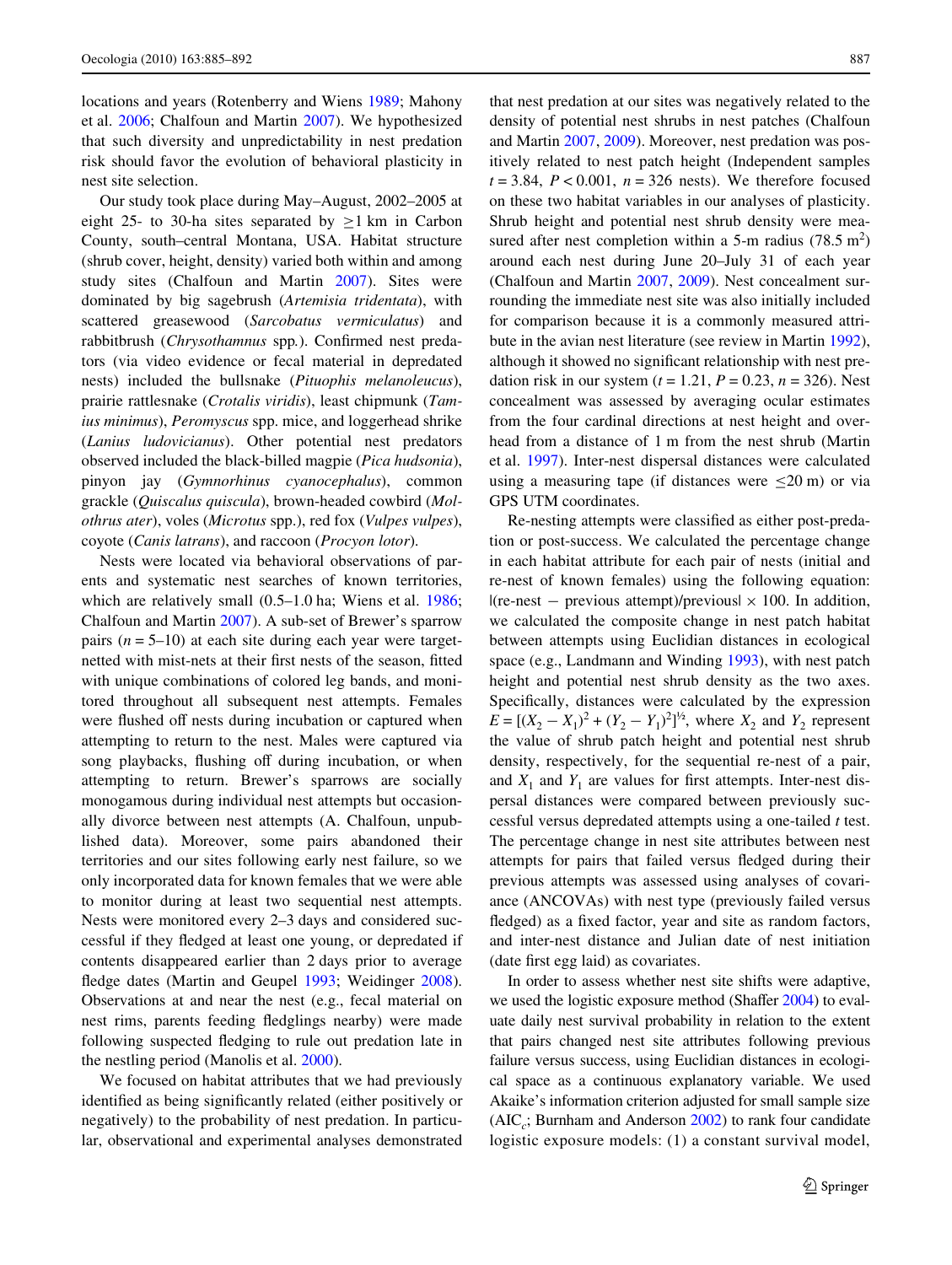(2) an inter-nest distance model, (3) a Euclidian distance model, and (4) a model containing both changes in inter-nest distance and Euclidian distance as explanatory variables.

Finally, at the population level, proximately altering nest site selection strategies following nest predation should lead to the diversification of individual nest site choice. To test for this pattern, we used niche-width analysis (Roughgarden [1972;](#page-7-35) Bolnik et al. [2002\)](#page-6-18) for continuous variables (within-individual component/total niche-width ratios, hereafter WIC/TNW). We specifically tested whether within-individual variation in nest site selection increased compared to overall habitat niche widths for females whose initial nests were depredated versus successful. The degree of within-individual diversity in use was calculated as  $WIC = Var(x_j|i)$ , with  $TNW = Var(x_{ij})$ , where *X* is a matrix of habitat attribute data with elements  $x_{ii}$  (shrub height and potential nest shrub density) representing the value of the *j*th nest for individual *i* (Bolnik et al. [2002](#page-6-18)).

#### **Results**

We located and monitored a total of 105 Brewer's sparrow re-nests ( $n = 48$  post-predation re-nests and 57 post-success re-nests). Year was not significant in any of our models (all *P* values >0.10). Within-season inter-nest dispersal distances tended to be longer for post-predation than postsuccess attempts (one-tailed  $t = 1.47$  $t = 1.47$  $t = 1.47$ ,  $P = 0.08$ ; Fig. 1). Changes in nest concealment did not differ among attempt types (ANCOVA;  $F_{1,104} = 0.03$ ,  $P = 0.87$ ; Fig. [2](#page-3-1)) at any of our sites (site:  $F_{1,7} = 1.08$ ,  $P = 0.48$ ), and concealment was eliminated from further analysis. Shrub height consistently (site:  $F_{1,7} = 1.14$ ,  $P = 0.43$ ; Julian date:  $F_{1,104} = 1.83$ ,  $P = 0.18$ ) changed to a much greater extent following nest



<span id="page-3-0"></span>**Fig. 1** Brewer's sparrow (*Spizella breweri*) within-season inter-nest dispersal distance [mean  $\pm 1$  standard error (SE)] was slightly greater following nest predation than nest success  $(n = 105$  nests; sites and



<span id="page-3-1"></span>**Fig. 2** Percentage change in Brewer's sparrow nest patch (5-m radius) attributes (percentage nest concealment, shrub height, and potential nest shrub density) for pairs whose nests were previously depredated versus those whose nests were successful. *Bars* mean  $\pm$  1 SE with sites



<span id="page-3-2"></span>**Fig. 3** Euclidian distances (mean  $\pm$  1 SE; see text for calculation) between nest patch structure (shrub height and potential nest shrub density) for sequential within-season Brewer's sparrow re-nests com-

predation than following success  $(F_{1,104} = 6.86, P = 0.01;$ Fig. [2\)](#page-3-1), even with inter-nest distance in the model (distance:  $F_{1,104} = 0.19$ ,  $P = 0.67$ ). Similarly, changes in the density of potential nest shrubs in nest patches were greater following predation than following success ( $F_{1,104} = 8.56$ ,  $P = 0.004$ ; Fig. [2](#page-3-1)) irrespective of the time of season (Julian date:  $F_{1,104} = 1.29$ ,  $P = 0.26$ ) or inter-nest distance ( $F_{1,104} =$ 2.53,  $P = 0.12$ ), although responses varied to a small degree across sites  $(F_{1,7} = 4.91, P = 0.02)$ . Euclidian distances of habitat change [change in nest patch height and potential nest shrubs (PNS)] were greater for post-predation than post-success nest attempts  $(F_{1,104} = 6.09, P = 0.02; Fig. 3)$  $(F_{1,104} = 6.09, P = 0.02; Fig. 3)$ regardless of site  $(F_{17} = 0.65, P = 0.71)$ , Julian date  $(F_{1,104} = 0.15, P = 0.70)$ , or inter-nest distance  $(F_{1,104} =$  $0.03, P = 0.87$ .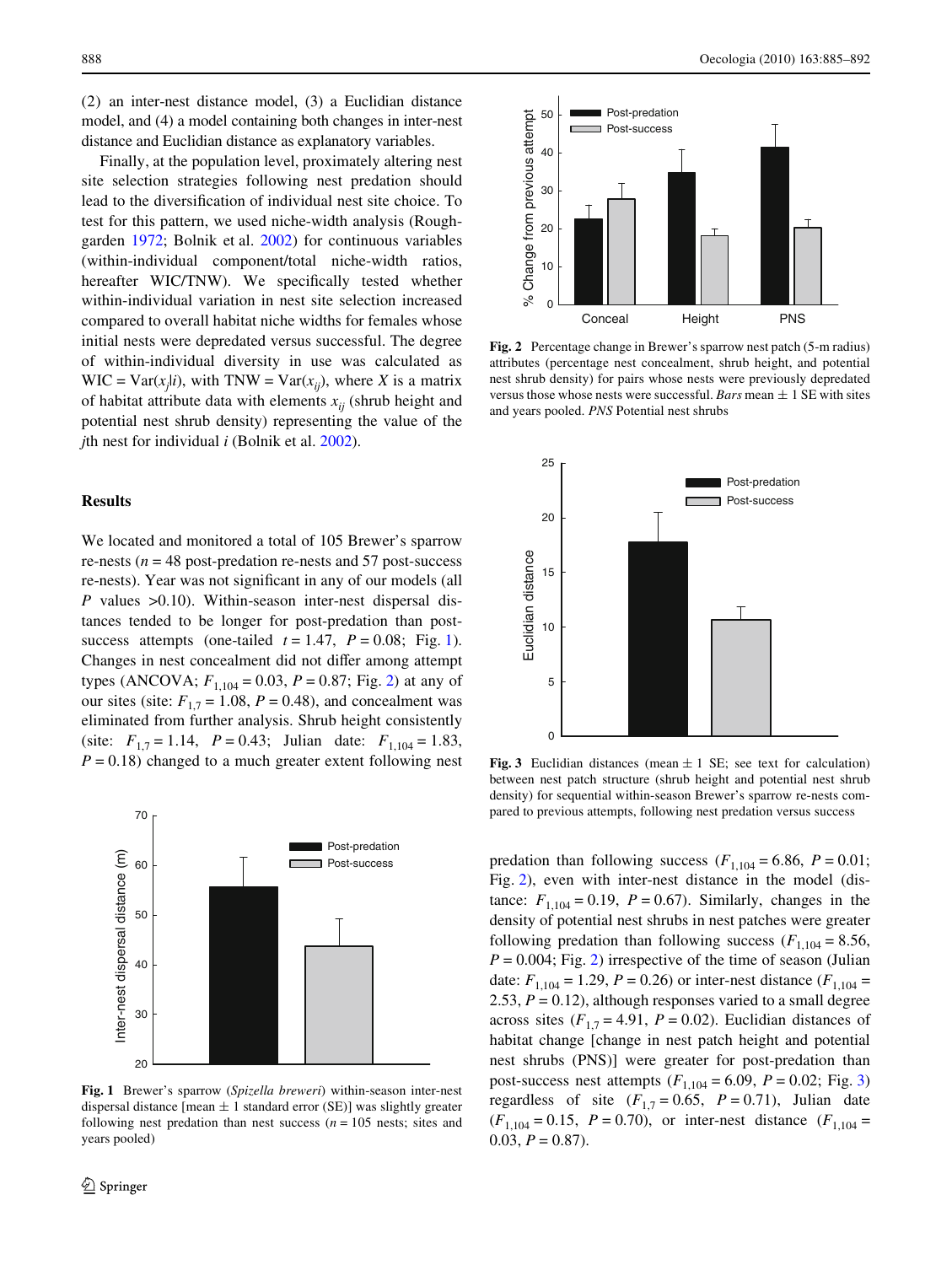

<span id="page-4-0"></span>**Fig. 4** Brewer's sparrow nest patch attributes (**a** shrub height, **b** potential nest shrub density) were correlated with previous attempts following nest success (*solid lines*), but not predation (*dashed lines*)

Shrub height surrounding re-nesting sites chosen by individual pairs was correlated with shrub height of previous attempts following nest success (Pearson  $r = 0.52$ ,  $P < 0.001$ ,  $n = 57$ ) but not when the previous attempt was depredated  $(r = -0.009, P = 0.95, n = 48; Fig. 4)$  $(r = -0.009, P = 0.95, n = 48; Fig. 4)$ . Similarly, the PNS density of re-nesting sites was correlated with previous attempts following success  $(r = 0.29, P = 0.03, P)$  $n = 57$ , but not predation ( $r = -0.04$ ,  $P = 0.78$ ,  $n = 48$ ; Fig. [4](#page-4-0)). The directionality of the habitat shifts was inconsistent; pairs with previously failed nests increased nest patch height on 20/48 occasions, compared to 19/57 attempts following nest success. PNS density was increased for 20/48 re-nests following predation versus 28/57 following success.

Daily nest survival probabilities of previously failed pairs were positively related  $\left[\beta_0 = 0.044, 95\% \text{ confidence}\right]$ interval (CI)  $0.019-0.086$ ,  $n = 264$  nest check intervals, total observation days: 570) to the Euclidian habitat distances between sequential attempts (Table [1](#page-4-1), Fig. [5\)](#page-5-0). Moreover, pairs with previously fledged nests had higher re-nest success ( $\beta_0 = -0.046$ , 95% CI  $-0.0080$  to  $-0.013$ ,  $n = 337$ nest check intervals, total observation days: 674) when

<span id="page-4-1"></span>**Table 1** Effects of within-season inter-nest distance  $(D)$  and changes in nest patch structure on daily nest survival probability for sequential re-nests of the Brewer's sparrow following nest predation (top) versus success (bottom)

| Model                     | K | $\triangle AIC_{c}$ | $W_I$ |
|---------------------------|---|---------------------|-------|
| Post-predation attempts   |   |                     |       |
| $S_{\rm D}$               | 2 | 5.578               | 0.031 |
| $S_{\rm Constant}$        | 1 | 3.622               | 0.071 |
| $S_{\text{D}+E}$          | 3 | 1.709               | 0.271 |
| $S_{\rm E}$               | 2 | 0.000               | 0.627 |
| Post-success attempts     |   |                     |       |
| $S_{\rm D}$               | 2 | 5.996               | 0.052 |
| $S_{\rm Constant}$        | 1 | 4.364               | 0.133 |
| $S_{\text{D} + \text{E}}$ | 3 | 1.678               | 0.227 |
| $S_{\rm E}$               | 2 | 0.000               | 0.587 |

Nest patch changes were documented via Euclidian distances (*E*) in ecological space with shrub height and potential nest shrub density (within a 5-m radius of nests) as the two axes. Number of model parameters  $(K)$ , information criterion  $(\Delta AIC_c)$ , and Akaike weights  $(w_I)$  are presented for four logistic-exposure models. The "Constant" is a constant-survival model

patches were more similar to their previous nest sites (Table [1,](#page-4-1) Fig.  $5$ ). Inter-nest distance did not significantly influence re-nest survival for previously failed  $(\beta_0 = -0.002, 95\% \text{ CI} - 0.013 \text{ to } 0.009) \text{ or successful}$  $(\beta_0 = -0.002, 95\% \text{ CI} - 0.011 \text{ to } 0.007) \text{ pairs (Table 1).}$  $(\beta_0 = -0.002, 95\% \text{ CI} - 0.011 \text{ to } 0.007) \text{ pairs (Table 1).}$  $(\beta_0 = -0.002, 95\% \text{ CI} - 0.011 \text{ to } 0.007) \text{ pairs (Table 1).}$ 

Within-individual component/total niche-width (WIC/ TNW) ratios demonstrated that individuals increased their niche breadth relative to total niche width for both nest patch height and potential nest shrub density following nest predation compared to success (Fig. [6\)](#page-5-1).

## **Discussion**

The process of habitat selection in animals has both genetic and learned components that comprise an overall strategy tailored to predominant selection pressures, such as predation risk (Hildén [1965](#page-6-0); Jaenike and Holt [1991](#page-7-36); Martin [1993](#page-7-5), [1998](#page-7-7); Chalfoun and Martin [2007](#page-6-16)). Our results corroborate those of previous work demonstrating that behavioral plasticity and proximate facultative responses can add complexity and variability to baseline habitat selection patterns (Forstmeier and Weiss [2004](#page-6-3); Lima [2009\)](#page-7-23). Understanding how individuals respond plastically within a season to ambient selection pressures can therefore explain additional variation in habitat choices within a landscape (Martin and Martin [2001;](#page-7-4) Forstmeier and Weiss [2004;](#page-6-3) Fontaine and Martin [2006](#page-6-2)).

Greater inter-nest distances following predation is a commonly reported response for a wide variety of bird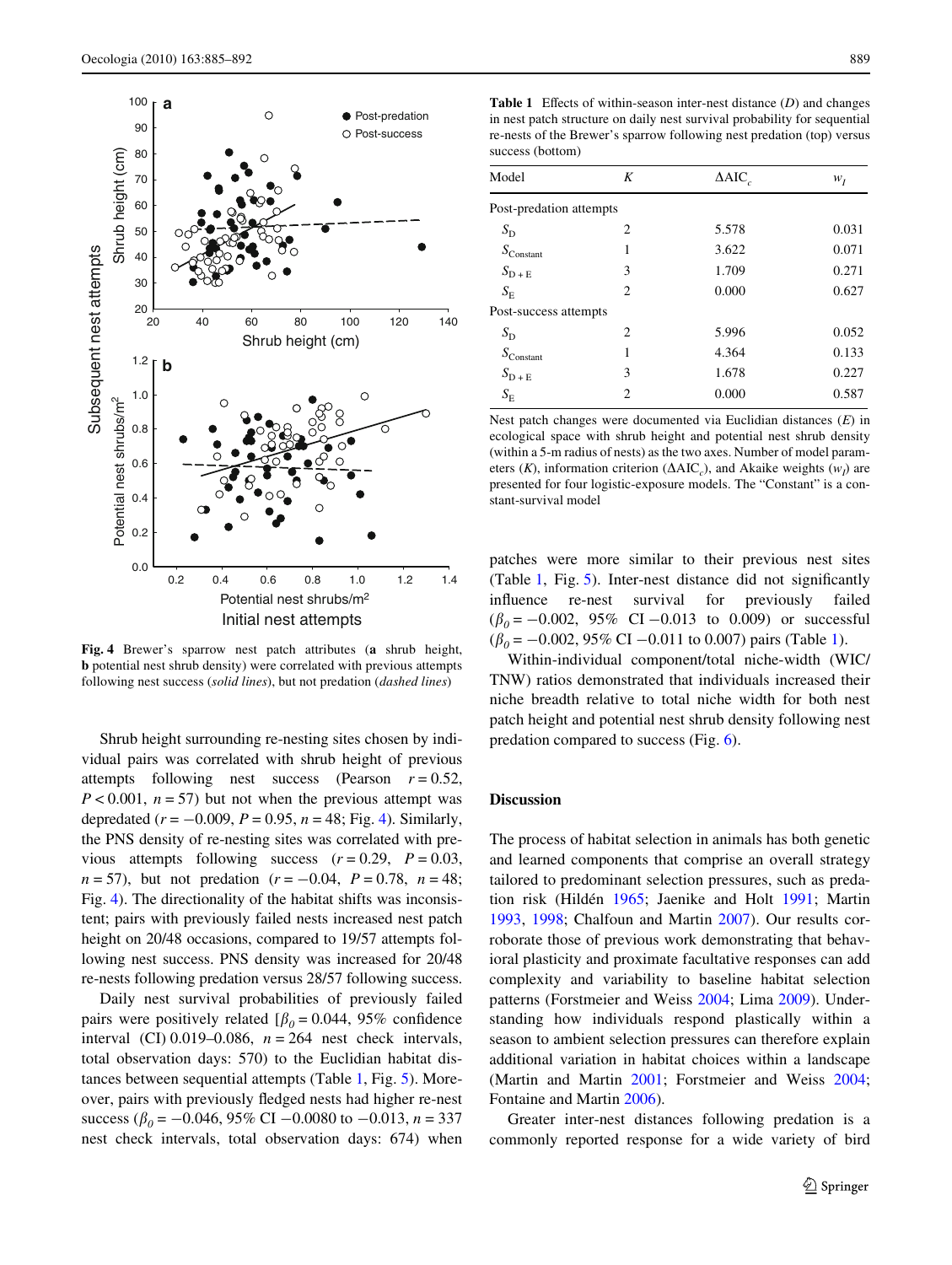

<span id="page-5-0"></span>Fig. 5 Probability of Brewer's sparrow daily nest survival as a function of Euclidian distances incorporating changes in nest patch height and potential nest shrub density for pairs that were depredated (**a**) versus successful (**b**) in previous (sequential) attempts within a season. *Dashed lines* 95% confidence intervals around the predicted (backtransformed) values of daily nest survival based in the intercepts and slopes calculated via the logistic exposure method

species (e.g., Jackson et al. [1989;](#page-6-11) Martin [1992,](#page-7-0) and references therein). Brewer's sparrows, however, also significantly altered the physical characteristics of their nest patches independently of inter-nest dispersal distances. Our study is one of the first to present evidence for facultative shifts in habitat characteristics at the scale of the nest patch (also see Eggers et al. [2006\)](#page-6-12). Still, our analyses suggest that pairs altered both nest patch attributes and inter-nest distance following nest predation much more than after a successful nest. We therefore reject the "stay-stay" hypothesis and suggest support for a "win-stay, lose-switch" nest-site selection strategy. The habitat characteristics that were altered following nest predation included metrics (shrub height and PNS density) that were related to the probability of nest predation within the system on average (Chalfoun and Martin [2007](#page-6-16), [2009\)](#page-6-4). Moreover, Euclidian distances of nest patch shifts that incorporated both average shrub height and PNS density suggested that individuals integrate



<span id="page-5-1"></span>**Fig. 6** Within-individual component/total-niche-width ratios (WIC/ TNW; **a** nest patch height, **b** potential nest shrub density) for Brewer's sparrow re-nests following successful versus depredated previous nest attempts. *Bars* ratio means for eight sites  $\pm 1$  SE with years pooled

the two metrics when making nest site choices. Pairs varied in the extent to which they altered one habitat metric more than the other, but aggregate differences via Euclidian distances in ecological space simultaneously accounted for overall changes best.

Differences in the extent of habitat changes following nest predation versus success appeared to be adaptive. Larger changes following predation ("lose-switch" portion of the strategy) in the habitat niche reflected by Euclidian distance yielded higher probabilities of success, whereas minimal change was more successful following successful nests ("win-stay" portion of the strategy; Fig. [5\)](#page-5-0). The directionality of the changes in nest patch habitat structure following predation was not consistent. The important aspect therefore appears to be changing habitat characteristics from what was attempted previously. A simple unidirectional nesting habitat switch may allow nest predators to learn and therefore compromise the effectiveness of the strategy, such that increased unpredictable changes following predation may be favored. We therefore hypothesize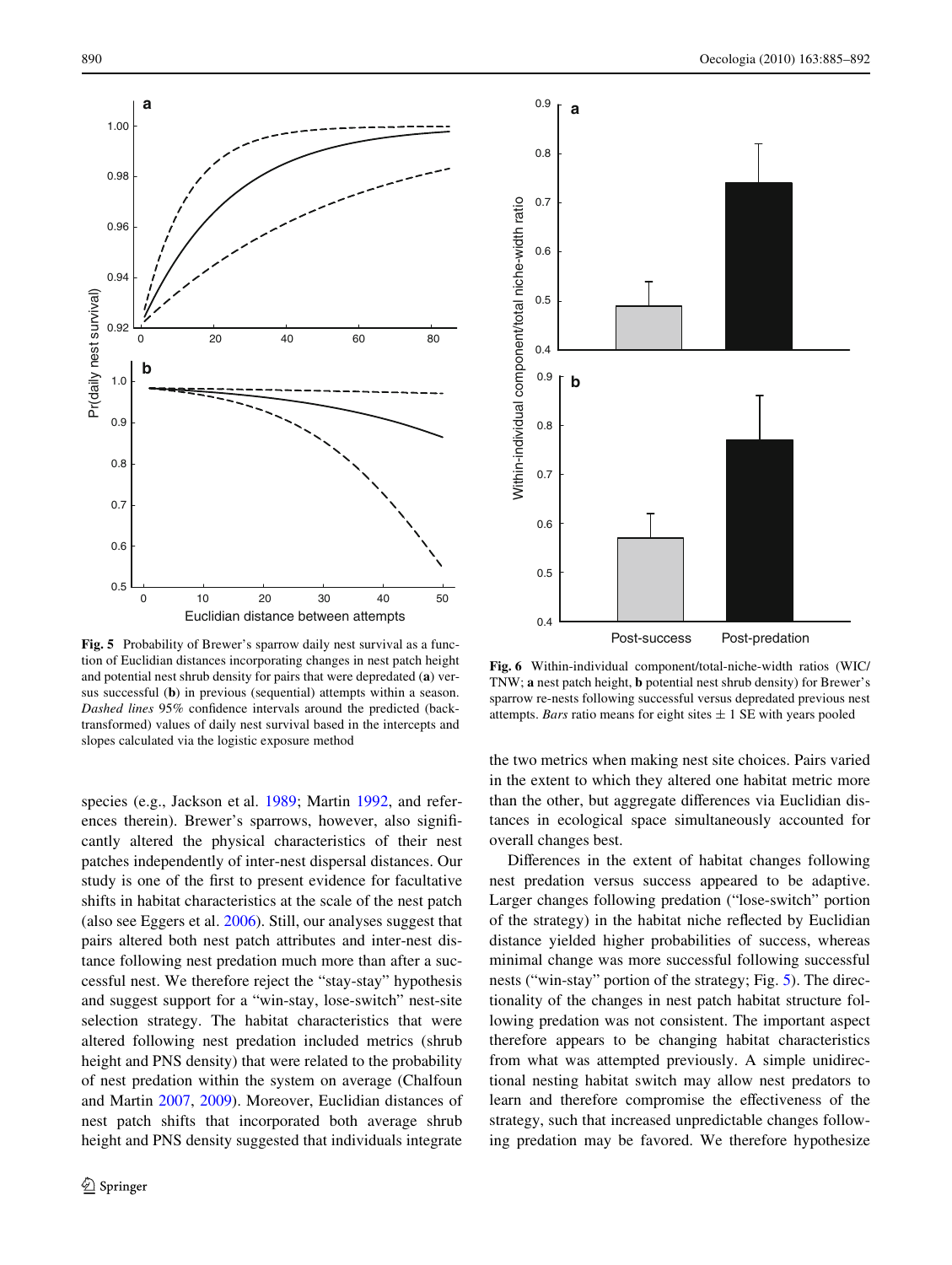that within-season switches in preferred habitats may act to limit the risk of predation to sessile prey via a couple of potential mechanisms. First, maintaining variation in prey sites would limit the ability of predators to develop specific search images, within the constraints imposed by overlap in nest sites with coexisting species (Sonerud [1985;](#page-7-19) Martin [1993](#page-7-5), [1996](#page-7-37)). Second, for species within temporally and spatially variable predation environments (owing, for example, to a wide diversity of potential predators and/or fluctuations in predator abundance), optimal nest site characteristics may fluctuate rather than remain fixed. Indeed, nest predation risk can be much more unpredictable than other limiting factors, such as abiotic conditions and food availability (Marzluff [1988](#page-7-11); Pöysä et al. [2001](#page-7-14)). Utilizing prior information (Schmidt et al. [2010\)](#page-7-38) and a "win-stay, lose-switch" strategy within a season may therefore be an integral part of maximizing nest success. Further refinements on this theme may come from tests of Bayesian updating (Schmidt and Whelan [2010](#page-7-39)) if individuals can incorporate and respond to informational feedback accrued from all previous habitat (e.g., nest site) selection bouts.

On average, Brewer's sparrows preferred—and were generally more successful when they selected—nest patches containing greater densities of potential nest shrubs ("potential-prey-site" hypothesis; Martin [1993](#page-7-5)) (Chalfoun and Martin [2009\)](#page-6-4). Yet, a considerable amount of variation in the structure of nest patches remained (Chalfoun and Martin [2007\)](#page-6-16). Nest patches chosen following nest predation could include either increased or decreased PNS density and, thereby, have caused increased niche breadth (Fig. [6](#page-5-1)). Such increased niche breadth caused by within-season nesting habitat switching, especially in high nest predation environments, may therefore account for some of the discordance that has been observed in many nest site selection studies between apparent nest site preferences and nest success.

In conclusion, our results suggest facultative, adaptive, within-season habitat switches in response to experience with offspring predation consistent with a "win-stay, loseswitch" strategy for a nesting bird. The extent to which individual parents may vary in their ability to utilize the strategy or to complement the strategy with other parental care behaviors, such as nest defense, remains unclear. We emphasize that improving our understanding of proximate behavioral strategies in habitat selection will lead to a more holistic view of overall habitat selection strategies. From a conservation and management perspective, our results suggest a focus on maintaining a range of possible nesting microhabitats in addition to providing critical features, such as high densities of potential nest sites. An accurate understanding of habitat relationships is critical for both advancing habitat selection theory and identifying important habitat features for conservation and management.

**Acknowledgments** This work was supported by a National Science Foundation EPSCoR fellowship to ADC, the BBIRD Program, The Bureau of Land Management (Billings Field Office), a State Wildlife Grant from the Montana Fish, Wildlife & Parks, and the USDA Forest Service Rocky Mountain Research Station. Field data were collected with the assistance of J. Bolser, B. Breen, K. Ellis, C. Forristal, C. Hill, K. Jewel, K. Nittinger, D. Rauch, A. Saari, D. Westerman, and especially C. Ricketts. We are grateful to J. Parks (BLM) for logistical and financial support. C. Martinez Del Rio provided helpful suggestions for analyses. We thank J. Fontaine, C. Benkman, Q. Latif, and an anonymous reviewer for insightful comments on previous drafts of the manuscript. S. Guenther provided invaluable logistical assistance and support.

## **References**

- <span id="page-6-6"></span>Arlt D, Pärt T (2007) Nonideal breeding habitat selection: a mismatch between preference and fitness. Ecology 88:792–801
- <span id="page-6-18"></span>Bolnik DI, Yang LH, Fordyce JA, Davis JM, Svanbäck R (2002) Measuring individual-level resource specialization. Ecology 83:2936–2941
- <span id="page-6-17"></span>Burnham KP, Anderson DR (2002) Model selection and multimodel inference: a practical information-theoretic approach. Springer, New York
- <span id="page-6-16"></span>Chalfoun AD, Martin TE (2007) Assessments of habitat preferences and quality depend on spatial scale and metrics of fitness. J Appl Ecol 44:983–992
- <span id="page-6-4"></span>Chalfoun AD, Martin TE (2009) Habitat structure mediates predation risk for sedentary prey: experimental tests of alternative hypotheses. J Ann Ecol 78:497–503
- <span id="page-6-5"></span>Clark RD, Shutler D (1999) Avian habitat selection: pattern from process in nest-site use by ducks? Ecology 80:272–287
- <span id="page-6-14"></span>Dow H, Fredga S (1983) Breeding and natal dispersal of the goldeneye, *Bucephala clangula*. J Ann Ecol 52:681–695
- <span id="page-6-12"></span>Eggers S, Griesser M, Nystrand M, Ekman J (2006) Predation risk induces changes in nest-site selection and clutch size in the Siberian jay. Proc Roy Soc B 273:701–706
- <span id="page-6-8"></span>Filliater TS, Breitwisch R, Nealen PM (1994) Predation on northern Cardinal nests: does choice of nest site matter? Condor 96:761– 768
- <span id="page-6-2"></span>Fontaine JJ, Martin TE (2006) Habitat selection responses of parents to offspring predation risk: an experimental test. Am Nat 168:811-818
- <span id="page-6-3"></span>Forstmeier W, Weiss I (2004) Adaptive plasticity in nest-site selection in response to changing predation risk. Oikos 104:487–499
- <span id="page-6-13"></span>Greenwood PJ, Harvey PH (1982) The natal and breeding dispersal in birds. Annu Rev Ecol Syst 13:1–21
- <span id="page-6-1"></span>Greig-Smith PW (1982) Dispersal between nest-sites by Stonechats *Saxicola Torquata* in relation to previous breeding success. Ornis Scand 13:232–238
- <span id="page-6-15"></span>Hakkarainen H, Ilmonen P, Koivunen V, Korpimäki E (2001) Experimental increase of predation risk induces breeding dispersal of Tenmalm's owl. Oecologia 126:355–359
- <span id="page-6-0"></span>Hildén O (1965) Habitat selection in birds. Ann Zool Fenn 2:53–75
- <span id="page-6-7"></span>Holway DA (1991) Nest-site selection and the importance of nest concealment in the black-throated blue warbler. Condor 93:575–581
- <span id="page-6-10"></span>Hoover JP, Brittingham MC (1998) Nest-site selection and nesting success of wood thrushes. Wilts Bull 110:375–383
- <span id="page-6-9"></span>Howlett JS, Stutchbury BJM (1997) Within-season dispersal, nest-site modification, and predation in renesting hooded warblers. Wilson Bull 109:643–649
- <span id="page-6-11"></span>Jackson WM, Rohwer S, Nolan V Jr (1989) Within-season breeding dispersal in prairie warblers and other passerines. Condor 91:233–241